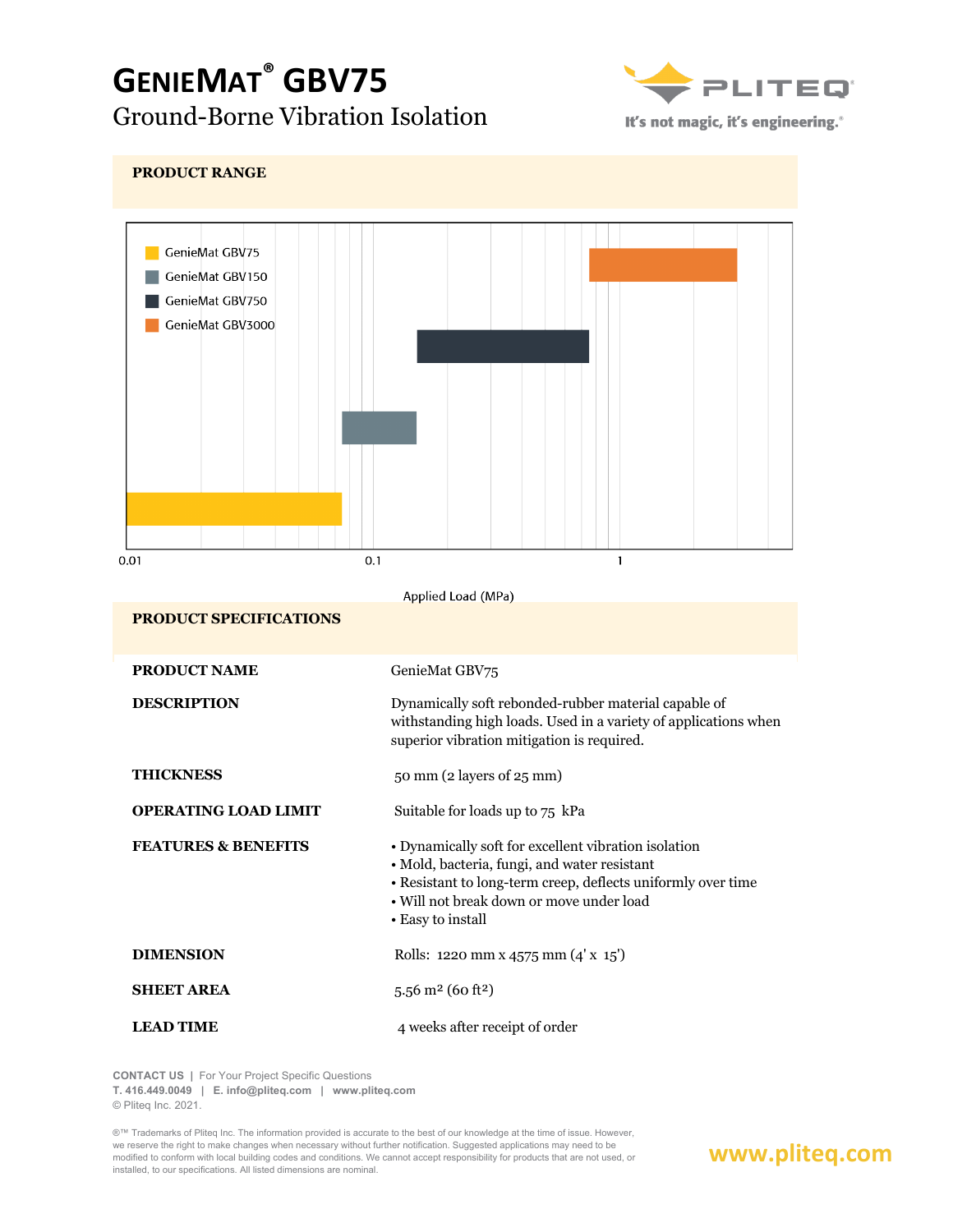## **GENIEMAT® GBV75** Ground-Borne Vibration Isolation



It's not magic, it's engineering.<sup>®</sup>

#### **TECHNICAL DATA**

| <b>OPERATING LOAD LIMIT</b>                      | Suitable for loads up to 75 kPa                                           |
|--------------------------------------------------|---------------------------------------------------------------------------|
| PEAK LOAD LIMIT<br>(infrequent short term loads) | 500 kPa                                                                   |
| <b>MECHANICAL LOSS FACTOR</b>                    | $0.15*$                                                                   |
| <b>TEMPERATURE STABILITY</b>                     | $-40^{\circ}$ C to $+80^{\circ}$ C ( $-40^{\circ}$ F to $+176^{\circ}$ F) |
| THERMAL CONDUCTIVITY                             | 0.13 W/m $\rm{^{0}C}$                                                     |
| R-VALUE $@2"$                                    | 2.1 ft <sup>2</sup> h $\rm{^oF/Btu}$                                      |

| <b>OPERATING LOAD DATA</b> | <b>0.05 MPa LOADING</b> |
|----------------------------|-------------------------|
| <b>NATURAL FREQUENCY</b>   | 13 Hz                   |
| 30 Hz DYNAMIC MODULUS      | 1.9 MPa                 |

\* Load and frequency dependent

**CONTACT US |** For Your Project Specific Questions **T. 416.449.0049 | E. info@pliteq.com | www.pliteq.com** © Pliteq Inc. 2021.

®™ Trademarks of Pliteq Inc. The information provided is accurate to the best of our knowledge at the time of issue. However, we reserve the right to make changes when necessary without further notification. Suggested applications may need to be modified to conform with local building codes and conditions. We cannot accept responsibility for products that are not used, or installed, to our specifications. All listed dimensions are nominal.

### **www.pliteq.com**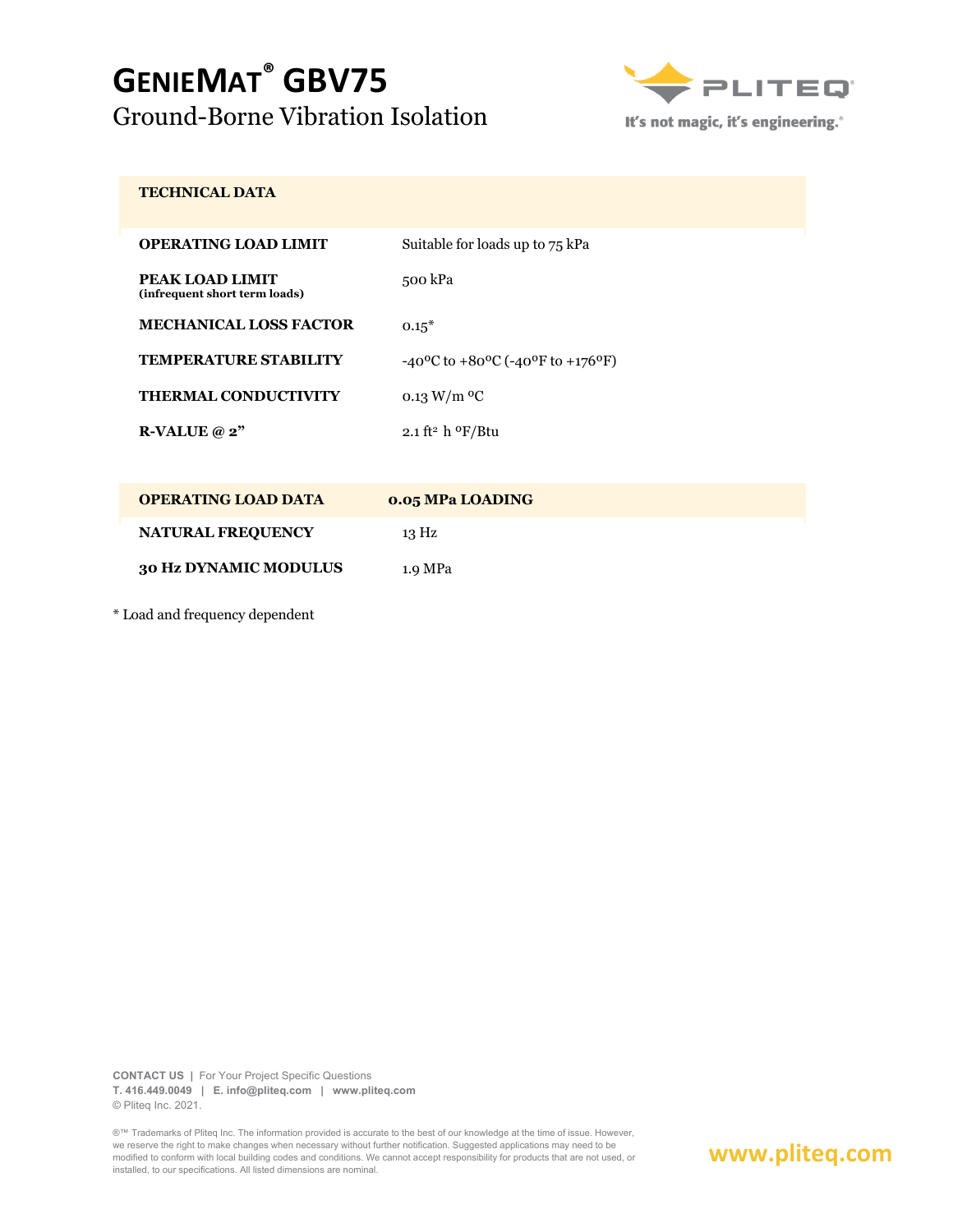

**www.pliteq.com**

**CONTACT US |** For Your Project Specific Questions **T. 416.449.0049 | E. info@pliteq.com | www.pliteq.com** © Pliteq Inc. 2021.

®™ Trademarks of Pliteq Inc. The information provided is accurate to the best of our knowledge at the time of issue. However, we reserve the right to make changes when necessary without further notification. Suggested applications may need to be modified to conform with local building codes and conditions. We cannot accept responsibility for products that are not used, or installed, to our specifications. All listed dimensions are nominal.